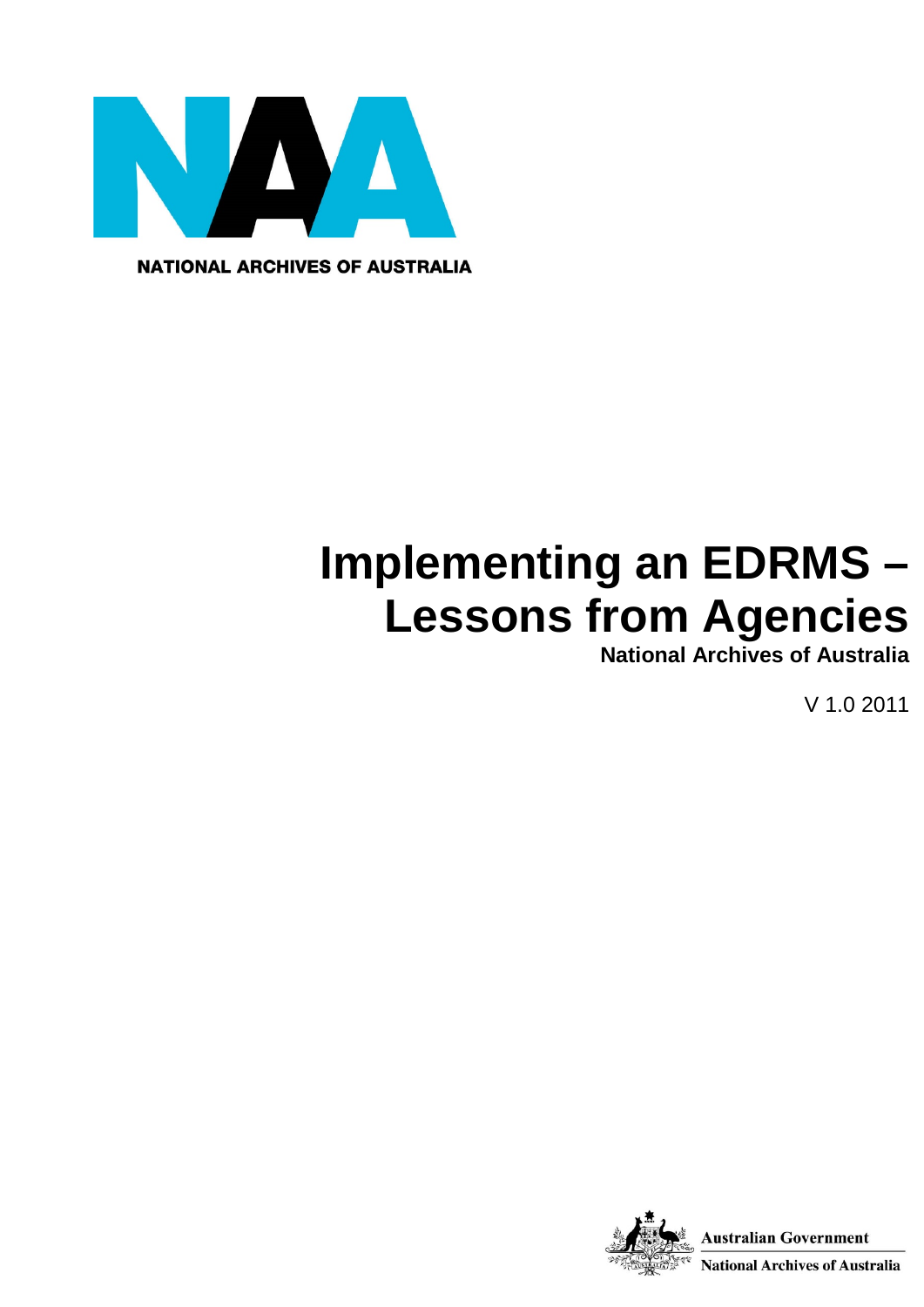© Commonwealth of Australia 2011

This work is copyright. Apart from any use as permitted under the *Copyright Act 1968*, no part may be reproduced by any process without prior written permission from the National Archives of Australia.

Requests and inquiries concerning reproduction and rights should be directed to the Government Information Management branch, National Archives of Australia, PO Box 7425, Canberra Mail Centre ACT 2610, Australia.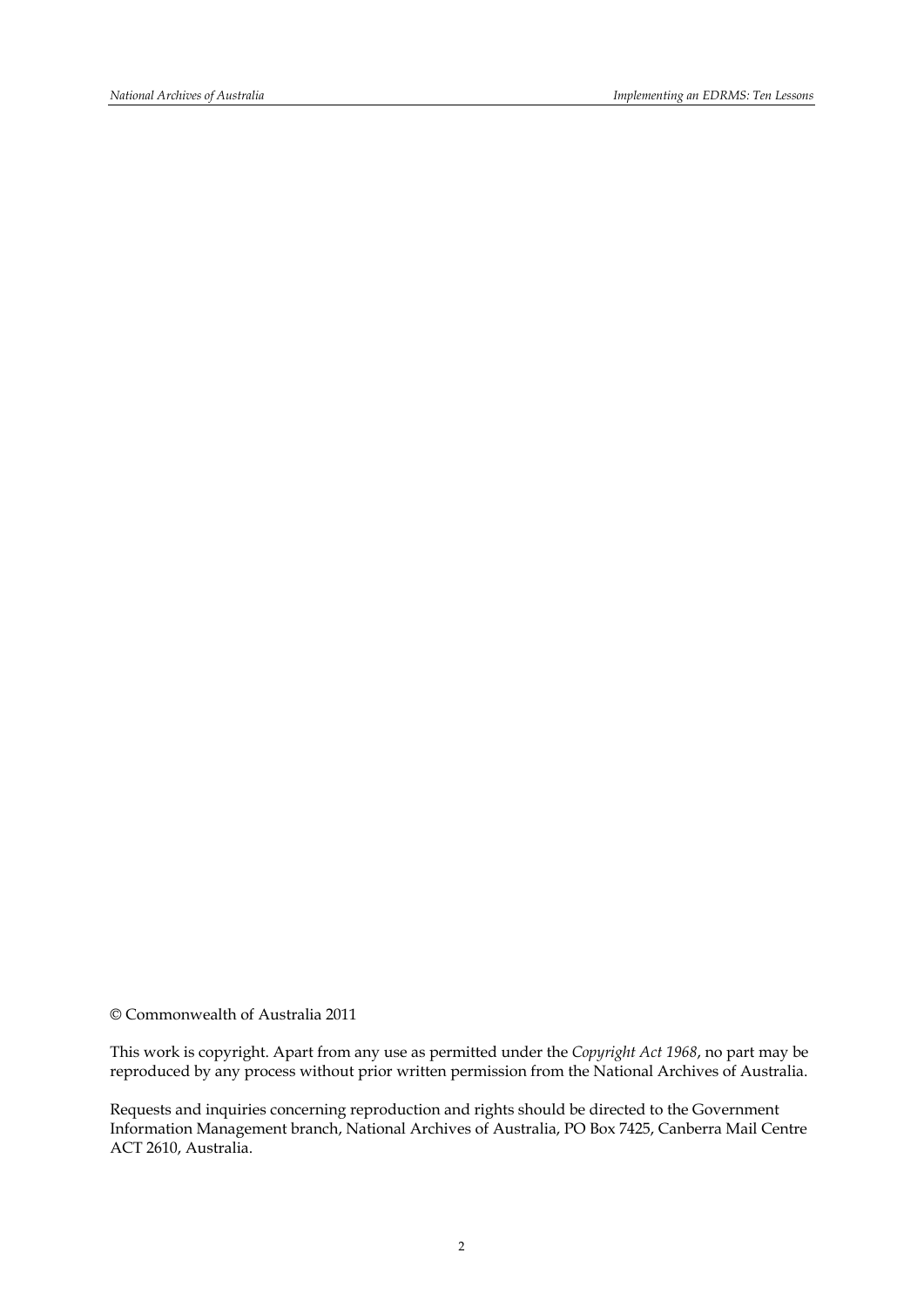#### **CONTENTS**

| Introduction |                                                                                                                           | $\overline{4}$ |
|--------------|---------------------------------------------------------------------------------------------------------------------------|----------------|
| Lesson 1     | Justify the case for an EDRMS against the business needs<br>of the agency, not IT-driven initiatives                      | 5              |
| Lesson 2     | The agency should expect a significant change                                                                             | 6              |
| Lesson 3     | Senior management leadership, commitment and ongoing<br>support are crucial                                               | 7              |
| Lesson 4     | Encourage user involvement to gain buy-in and ownership                                                                   | 8              |
| Lesson 5     | Ensure your project team includes, or has access to, a range of<br>skills and experience                                  | 9              |
| Lesson 6     | Invest in getting your agency's information management right                                                              | 10             |
| Lesson 7     | Allow time for migration, integration and conversion issues that<br>affect other systems and processes                    | 11             |
| Lesson 8     | Design the EDRMS implementation approach to suit your<br>agency's environment                                             | 12             |
| Lesson 9     | Make sure training meets the needs of end users and is available<br>immediately before the EDRMS implementation           | 13             |
| Lesson 10    | Ensure ongoing resources are in place to monitor the quality of<br>data input, train new staff and provide system support | 14             |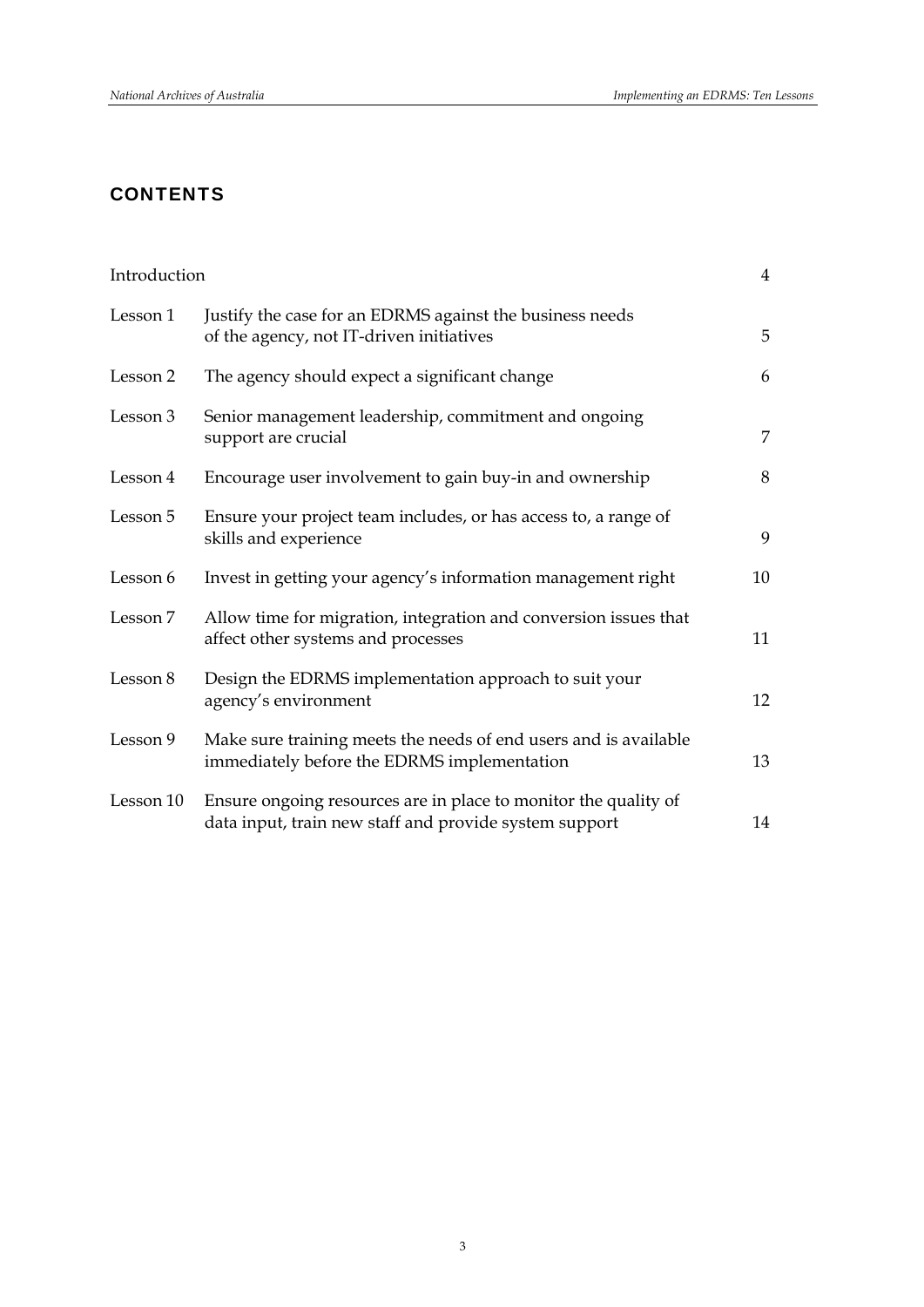#### INTRODUCTION

This document highlights the key lessons learnt by a number of Australian Government agencies when implementing an electronic document and records management system (EDRMS). Its purpose is to share the experience and knowledge of these agencies to assist others to plan and undertake a successful EDRMS implementation. In part, the content has been based on interviews with staff involved in EDRMS implementations in a wide range of Australian Government agencies.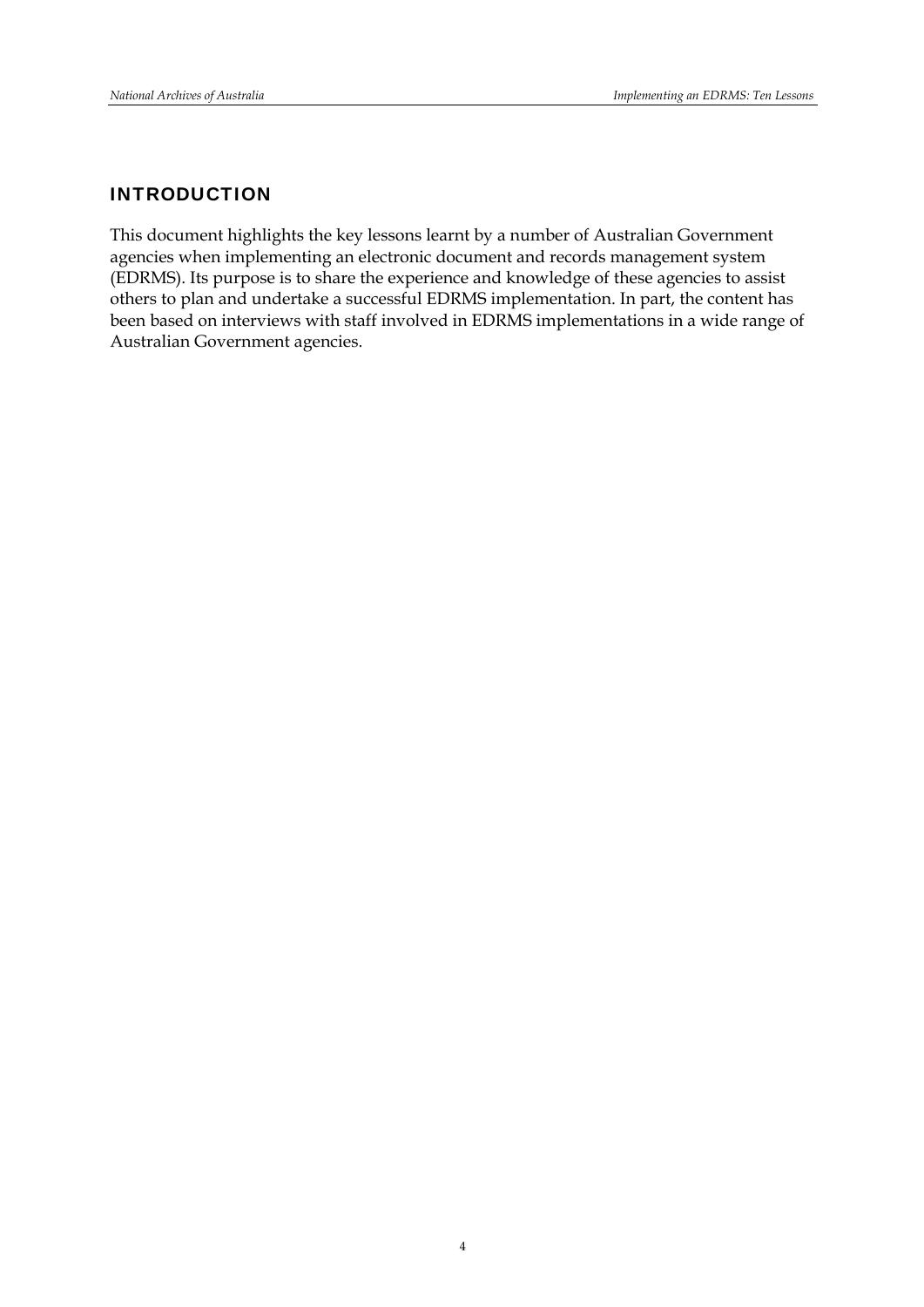# LESSON 1 JUSTIFY THE CASE FOR AN EDRMS AGAINST THE BUSINESS NEEDS OF THE AGENCY, NOT IT-DRIVEN INITIATIVES

- 1.1 The justification for an EDRMS was best driven by business needs rather than a belief that technology can solve all issues and challenges.
- 1.2 Initial business requirements analysis assisted agencies in selecting an EDRMS solution that best suited their needs and environment.
- 1.3 Agencies acknowledged that no single commercial-off-the-shelf EDRMS product would be able to meet all business needs. They found that it was a costly and futile approach to try to customise a commercial-off-the-shelf system to fully meet each business need.
- 1.4 Some agencies found that one of the most successful ways to justify an EDRMS was to rationalise its ability to improve business processes through the automation of workflows and efficient document and records management.
- 1.5 The implementation of an EDRMS project was more than technology it was about improving digital information management and the way people work with digital information. Successful implementations which met business needs and were accepted by the users had strong IT support and involvement, but were not IT-driven initiatives.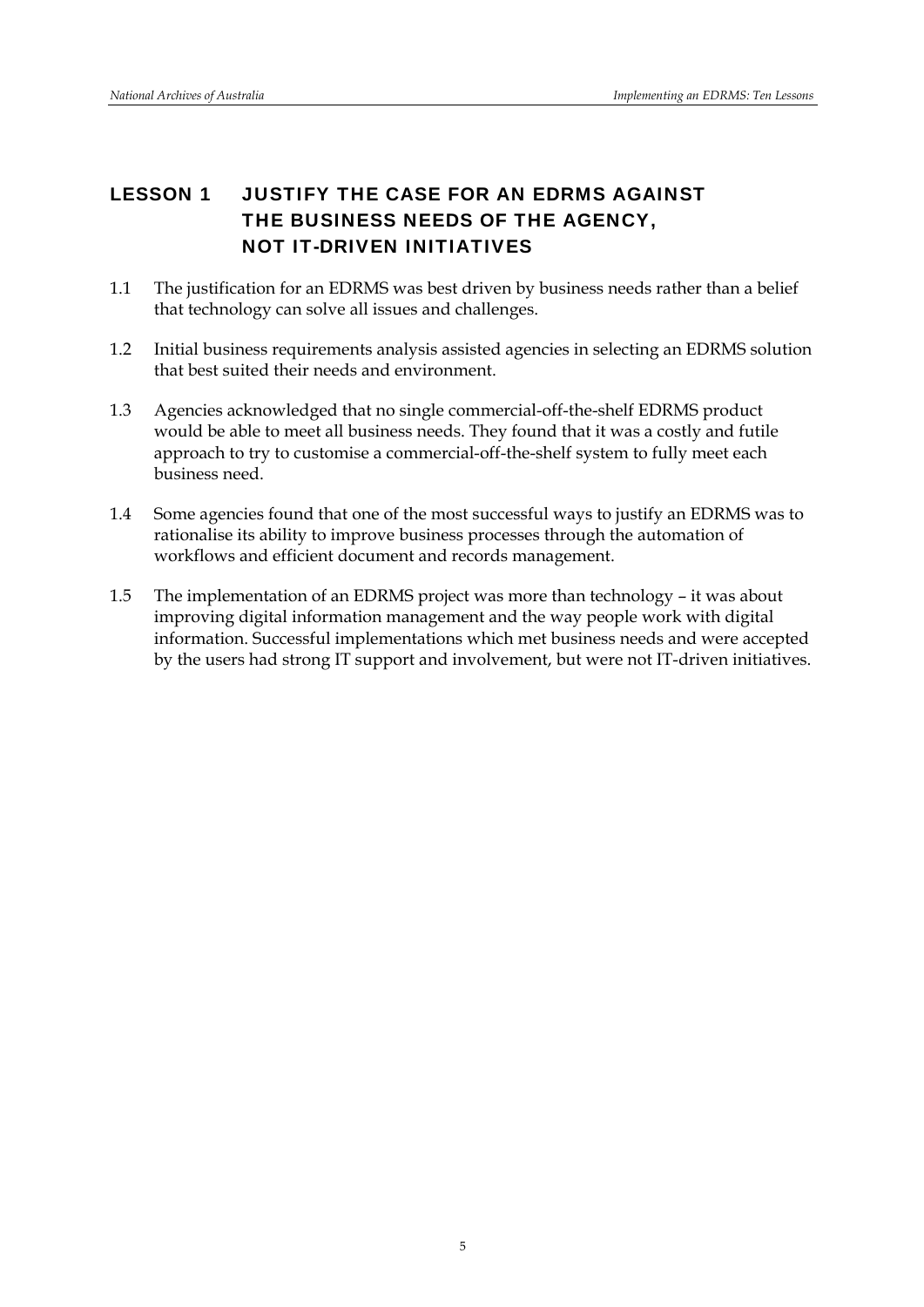# LESSON 2 THE AGENCY SHOULD EXPECT A SIGNIFICANT **CHANGE**

- 2.1 In some agencies, implementing an EDRMS required staff to work differently particularly where there was a change from centrally managed paper-based records to a decentralised digital environment, or a change from shared drives to a controlled digital environment. This type of shift made agency staff responsible for traditional records management tasks that they may not have previously understood.
- 2.2 Agencies felt that the implementation of an EDRMS should be treated as a change management project. Staff were aware that new ways of working may be better for the agency as a whole but did not necessarily see any benefits to them and their work.
- 2.3 Agencies recognised the need to communicate at the start of an EDRMS project that a successful implementation could be a relatively slow process, and that the full benefits may not be realised until new business procedures and the EDRMS are working well for end users.
- 2.4 Experience showed that agencies needed to shape their EDRMS project strategies with the size and maturity of the agency in mind, not just the external imperatives that make it a necessity. At least as much time and attention needed to be spent on organisational cultural issues as on the technology itself. An agency will need to determine if it is ready for this amount of change.
- 2.5 Agencies that found they were not ready for an EDRMS explored interim options for improving digital records management, such as better management of email and shared drives. They found significant improvements by implementing a corporate file plan on shared drives, reviewing existing policies and procedures, and educating staff about better practices.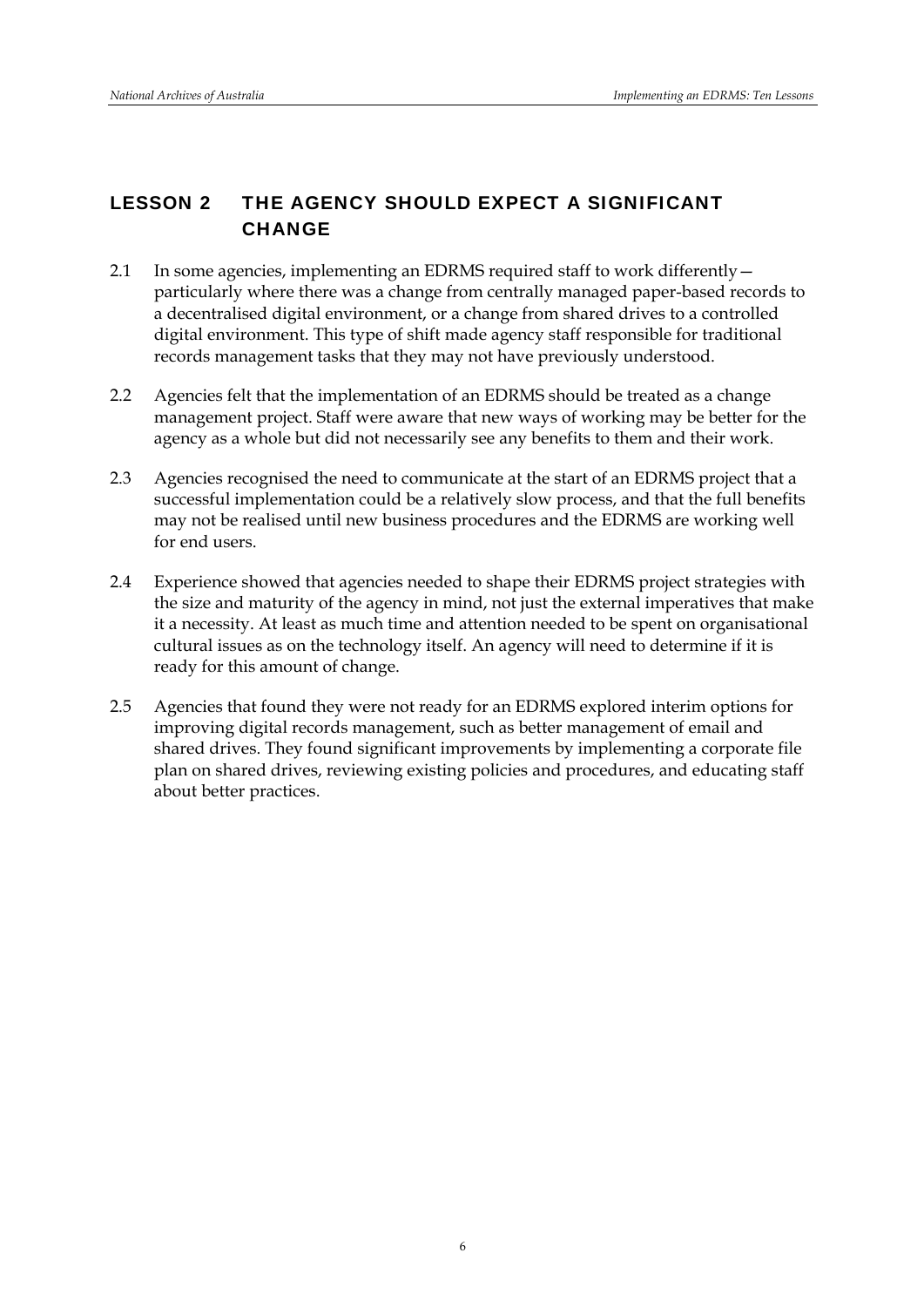#### LESSON 3 SENIOR MANAGEMENT LEADERSHIP, COMMITMENT AND ONGOING SUPPORT ARE CRUCIAL

- 3.1 A critical factor in the success of an EDRMS implementation was senior management support. This influenced the availability of the required resources, funding and staff for implementation, as well as system take-up across the agency.
- 3.2 With senior management championing the project, all agencies acknowledged that implementation of an EDRMS had a better chance for success. Chief executive officers and branch heads using the EDRMS actually encouraged take-up throughout the agency.
- 3.3 Agencies suggested that all members of the senior management group should talk positively about the project with managers at all levels, stay engaged and up to date on the status of the project, and attend key project meetings and training sessions.
- 3.4 Managers and supervisors at all levels needed to understand their roles and responsibilities in making the case for change. They also needed to be supported through effective training, development and communication processes.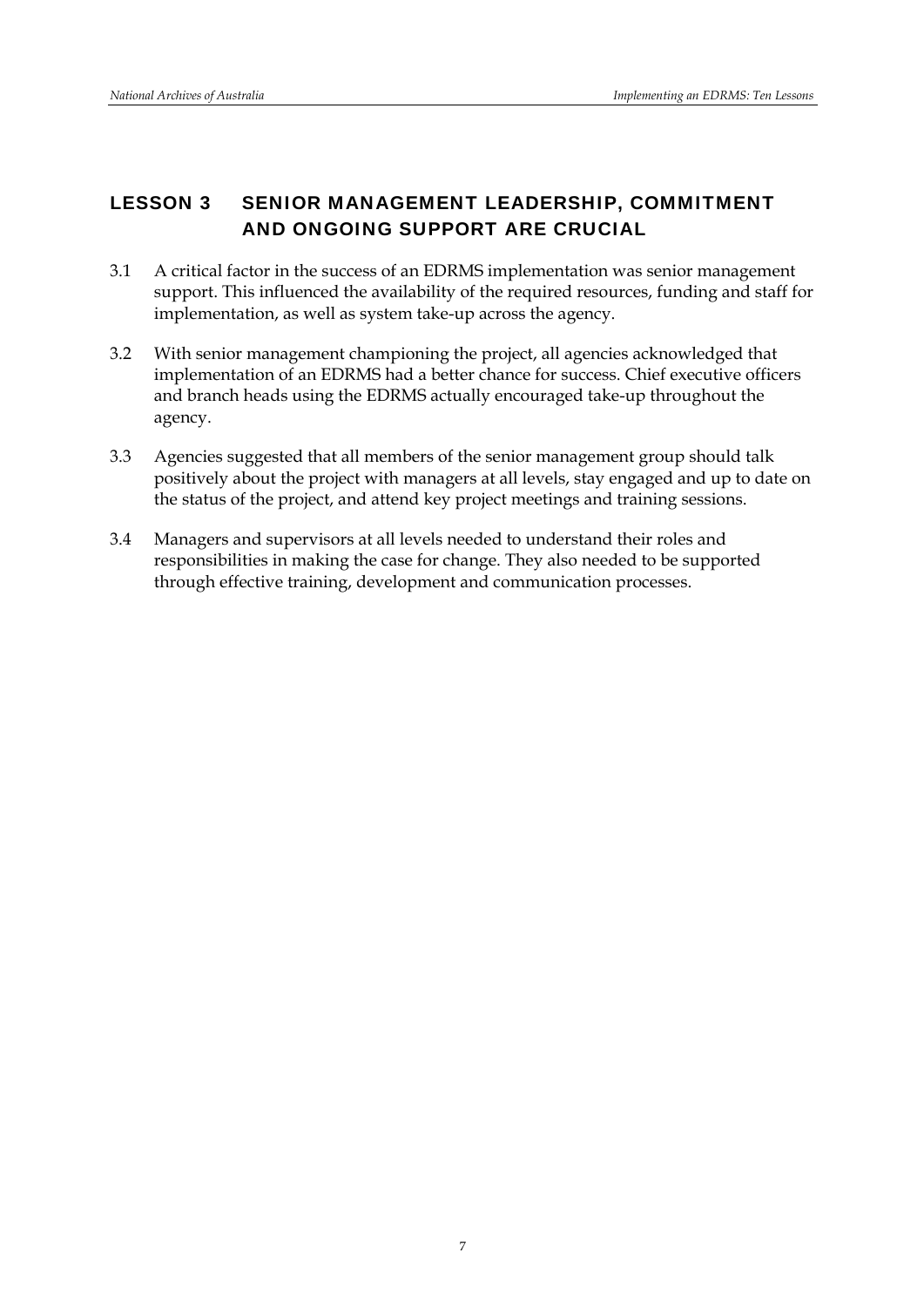#### LESSON 4 ENCOURAGE USER INVOLVEMENT TO GAIN BUY-IN AND OWNERSHIP

- 4.1 Agencies learnt that the overall success of an EDRMS implementation depended on the extent to which end users accepted and adopted the new system. Even when every other goal was met, agencies felt that where there was poor uptake, the overall project was judged as being of only limited success.
- 4.2 All agencies encountered some degree of resistance and reluctance to change from end users – this should be anticipated and managed in all EDRMS implementations.
- 4.3 Agencies also found that it was important to make sure the system was easy for staff to use. One practical way to achieve this was for the system to auto-populate metadata fields as much as possible to minimise the amount of data entry staff had to do.
- 4.4 The formation of a user group whose members were supportive of the project was also useful, as they:
	- provided different end user perspectives
	- championed the EDRMS to their work colleagues
	- identified potential issues and solutions.
- 4.5 Agencies found that it was essential to promote the practical ways the EDRMS could help staff in their daily work (for example, improved ability to find and reuse information).
- 4.6 In more successful implementations, a range of end users were actively consulted and engaged throughout the project. They were involved in:
	- development of business requirements
	- systems configuration and user interface design

development of business rules such as naming conventions.

4.7 Another successful strategy for gaining user acceptance was to include use of the EDRMS in staff performance agreements.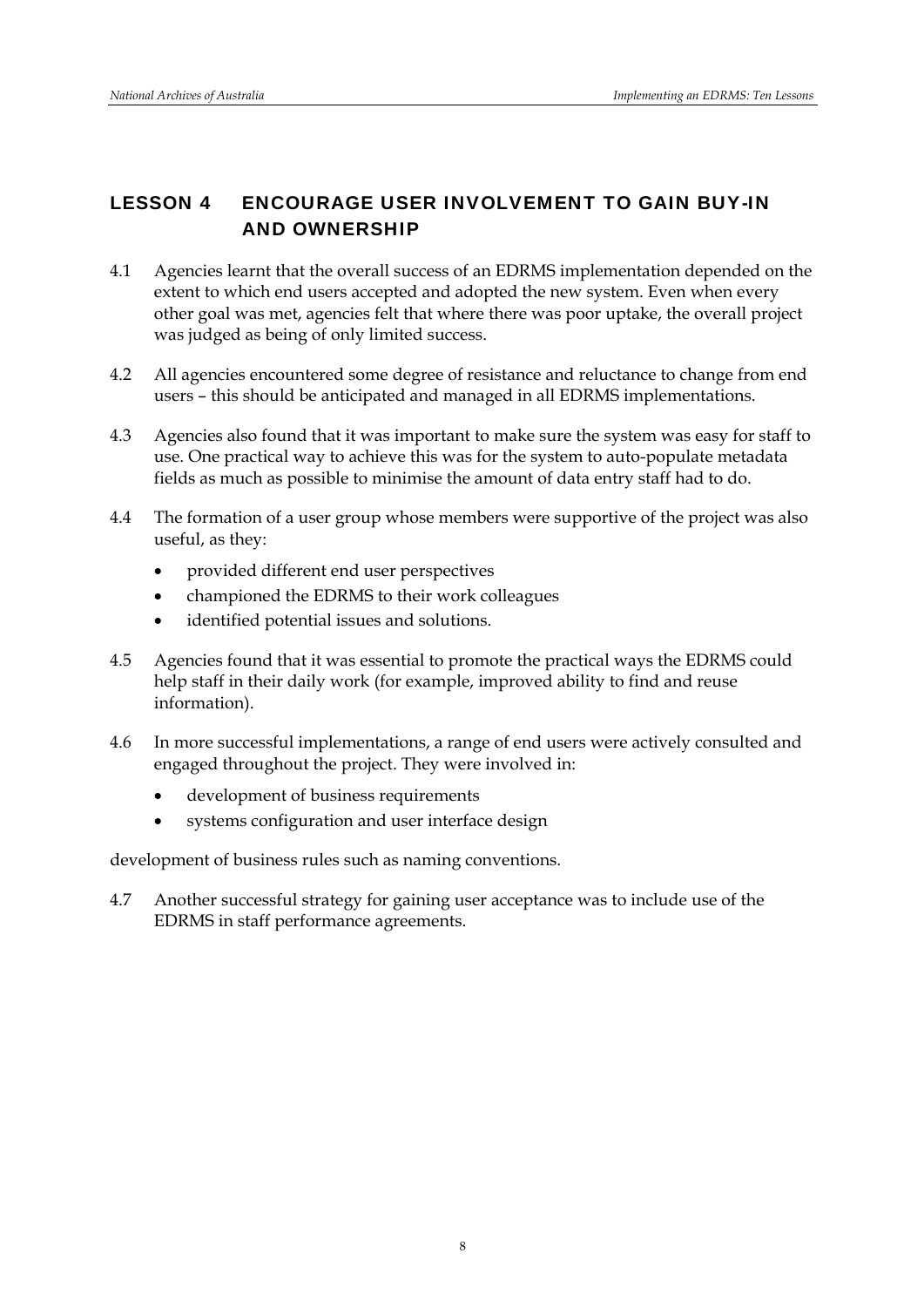# LESSON 5 ENSURE YOUR PROJECT TEAM INCLUDES, OR HAS ACCESS TO, A RANGE OF SKILLS AND EXPERIENCE

- 5.1 Agencies found that implementing an agency-wide EDRMS required the involvement of a cross-section of staff at appropriate levels and with a mix of skills.
- 5.2 In particular, significant input was required from professionals with records and information management, IT, business analysis, project management and change management skills and experience.
- 5.3 Many agencies engaged external consultants with some of the required skills and knowledge.
- 5.4 Vendor suppliers were engaged by some agencies to configure the software.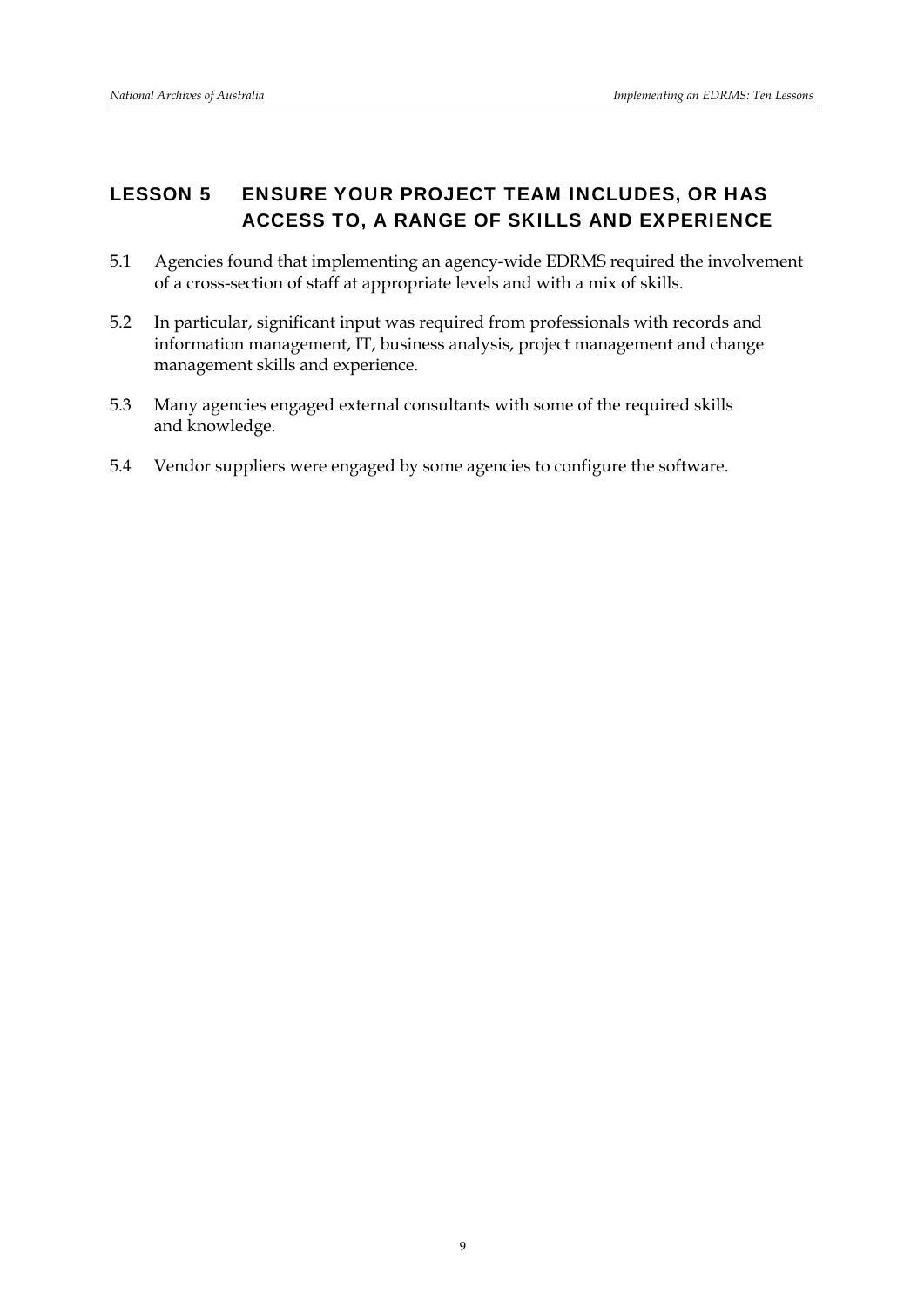#### LESSON 6 INVEST IN GETTING YOUR AGENCY'S INFORMATION MANAGEMENT RIGHT

- 6.1 In successful implementations, the EDRMS was viewed as an enabler for improved information management, not the solution itself.
- 6.2 Some agencies found that introducing a new file plan or records classification scheme during an EDRMS implementation was too much change at once. Others found it was useful to introduce a titling scheme on their shared drives in advance. Staff therefore became familiar with how to title records before the EDRMS was rolled out. This helped to resolve any issues with the new file plan, and reduced the risks to the successful adoption of the EDRMS.
- 6.3 Depending on configuration decisions and previous records management practices, end users were sometimes required to assume more responsibility for managing their own records (for example, creating and naming electronic files). Some agencies acknowledged that they did not invest enough time in developing business rules and training staff in their basic records management responsibilities.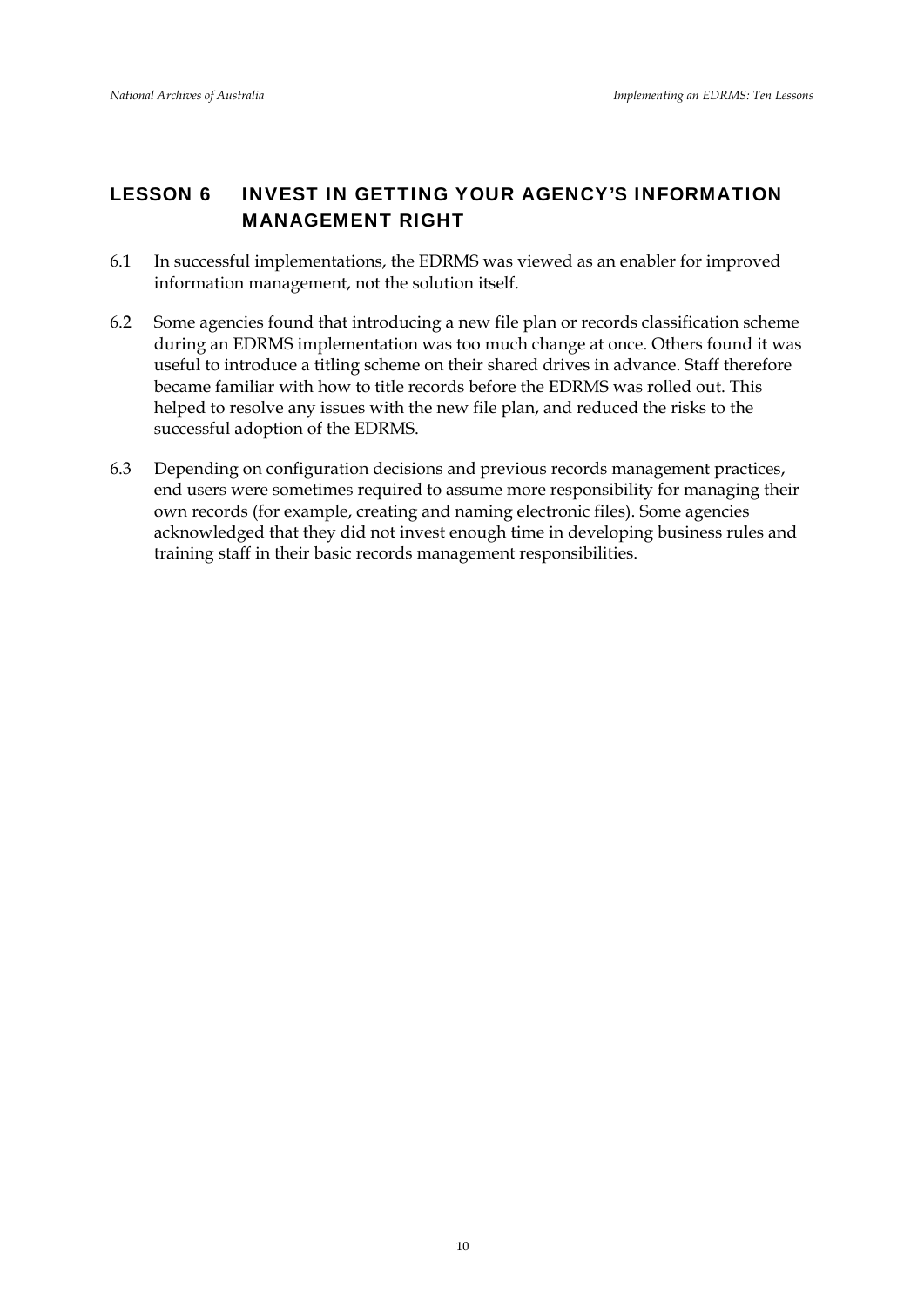# LESSON 7 ALLOW TIME FOR MIGRATION, INTEGRATION AND CONVERSION ISSUES THAT AFFECT OTHER SYSTEMS AND PROCESSES

- 7.1 Evaluating EDRMS options required consideration of standard operating environment issues such as licences, configuration, migration, adapting existing technology and integration that could affect other systems and processes.
- 7.2 If business records had been kept in unstructured storage areas such as shared folders, email folders and personal drives, the migration of these records to the EDRMS was a trigger for staff to use the new system.
- 7.3 Some agencies held special events such as 'records week' prior to the migration of documents stored on unstructured drives to the EDRMS. Staff were required to clean out shared directories and email systems, file all records and return hard-copy files to the records management unit.
- 7.4 Generally, newer versions of an EDRMS have greater functionality. However, one agency found that essential functionality in the old version was not available in the new version.
- 7.5 Agencies needed to consider how to handle records that had been scanned, migrated and converted to another medium (for example, paper to digital).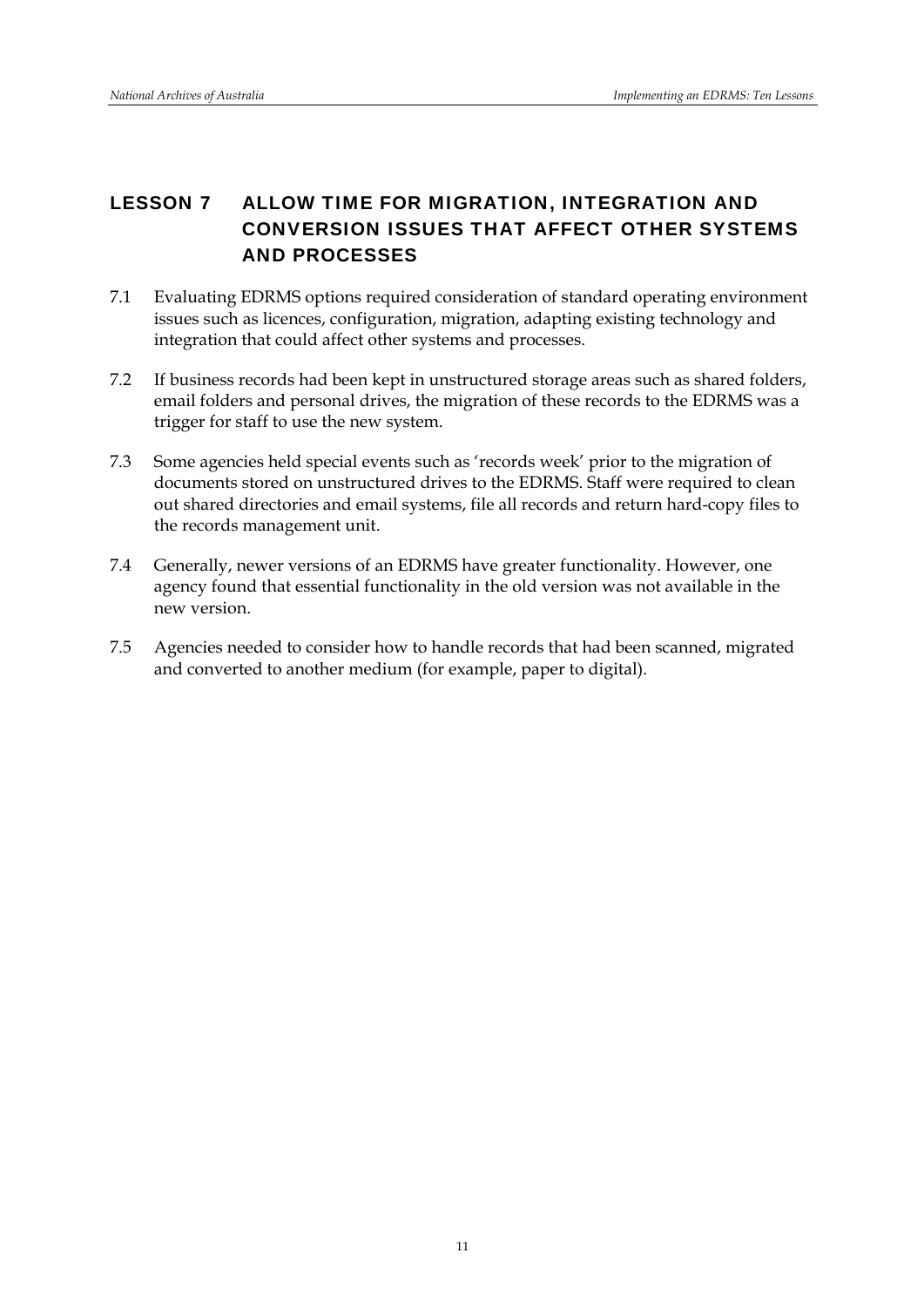#### LESSON 8 DESIGN THE EDRMS IMPLEMENTATION APPROACH TO SUIT YOUR AGENCY'S ENVIRONMENT

- 8.1 Agencies used a combination of rollout strategies for the EDRMS implementation to ensure that identified risks would be counteracted effectively. The majority of agencies introduced the records management component of the EDRMS in a pilot implementation, so that adjustments could be made before agency-wide deployment.
- 8.2 One agency learnt from its pilot project that its configured EDRMS was not entirely consistent with its IT environment. By choosing to pilot this part of the EDRMS, the agency was able to test the technical capabilities of the system and experience how it operated with the agency's IT infrastructure, and other systems and programs.
- 8.3 Another agency approached the implementation of the records management component using a phased changeover. Specific modules of the new EDRMS were implemented over time, which allowed the old system to be phased out as functions were subsumed by the new system.
- 8.4 After a rigorous pilot, one agency used a direct changeover. After deciding that the testing had demonstrated that all requirements were met, the new version was implemented across the whole agency.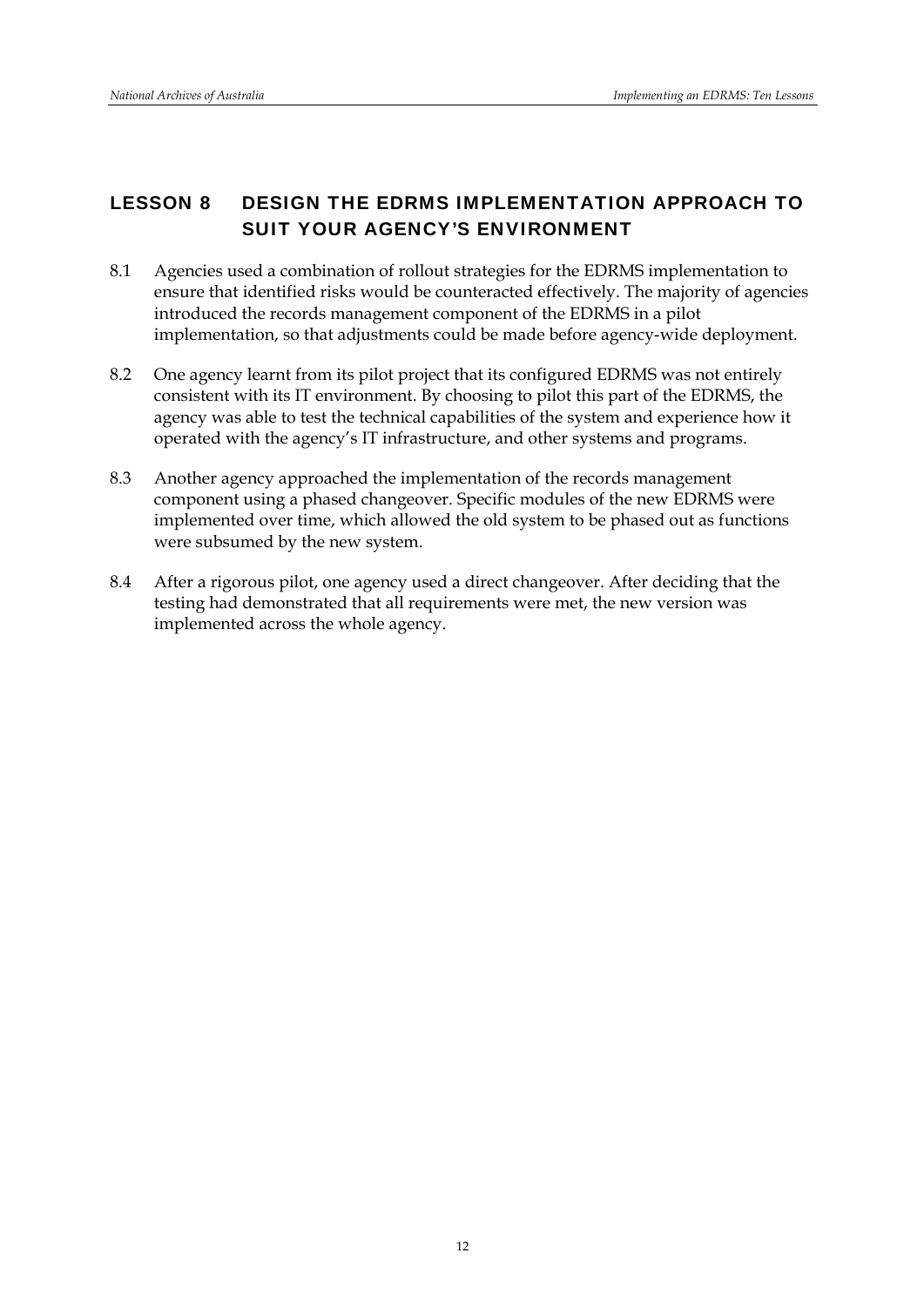# LESSON 9 MAKE SURE TRAINING MEETS THE NEEDS OF END USERS AND IS AVAILABLE IMMEDIATELY BEFORE THE EDRMS IMPLEMENTATION

- 9.1 Agencies found that a training needs analysis was useful to understand the skill levels of staff and to indicate the amount of training required for the EDRMS implementation to succeed. Appropriate content and delivery format of training were identified for specific groups.
- 9.2 It was found that technical training had to be reinforced throughout the system rollout and beyond for general, experienced and helpdesk users, and as part of records management awareness sessions. Training sessions using the live system were more effective than using a demonstration version.
- 9.3 It was also important that the content and timing of training offered at each stage of the EDRMS implementation were appropriate to end users. Agencies employed a variety of means to reinforce what was being taught through offering one to one help.
- 9.4 Providing 'pull' and 'push' support options for pilot participants enabled them to learn in the manner most suited to them. Examples of 'pull' strategies included user manuals and maintaining FAQs on an agency's intranet. 'Push' strategies involved pilot teams making unsolicited phone calls to see if end users needed further assistance.